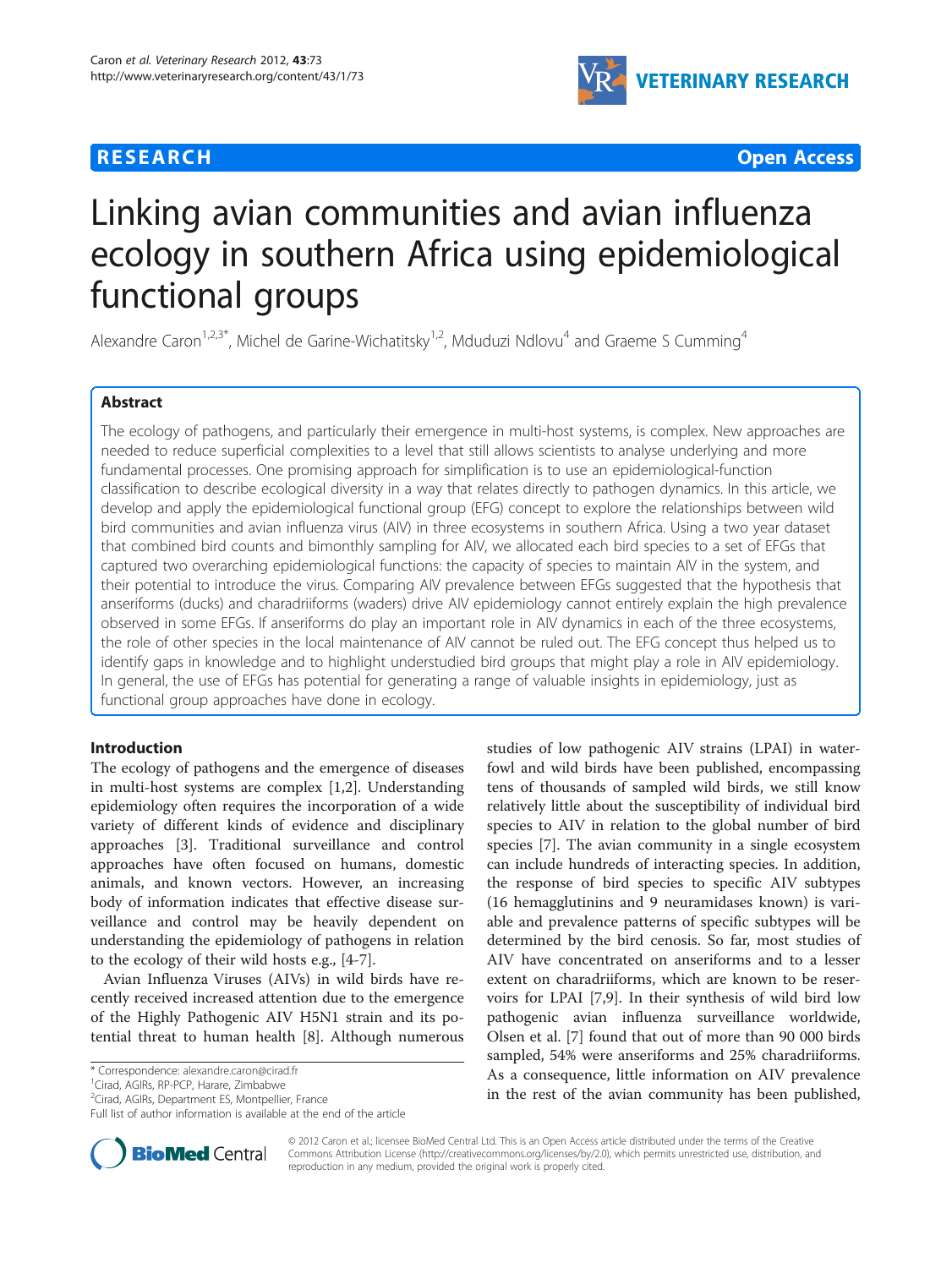and much of what has been published has been obtained as "by-catch" from capture protocols that have been focused on ducks. The minimum sample sizes that would be necessary to confidently estimate prevalence for most non-target bird species are often not reached, with the risk that the common practice of focusing mainly on anseriforms may be overlooking the role of other bird groups in the epidemiology of AIV in waterfowl communities.

Biases in the selection of species to sample are not the only problem in available data sets for AIV. The comparison between sample and community composition is a fundamental parameter in epidemiological studies [\[10](#page-9-0)]. In many cases, a lack of information regarding the composition of the wild bird community from which the sample is taken makes conclusions from AIV studies even harder to interpret. A total of 100 positive samples from mallard ducks (Anas platyrhynchos), for example, carries quite different epidemiological implications if mallards represent 0.1% versus 90% of the number of wild birds present in the ecosystem; and similarly, the relevance of 100 positive samples from mallards differs if the system contains 10 or 100 other species. Interpretation of the role of a species in pathogen maintenance cannot be done rigorously without considering the potential role of the rest of the community. The sampling bias that is attendant on any field captures of wild birds should therefore be a crucial parameter in wildlife epidemiological studies.

As more host species are considered in a hostpathogen system, the number of potential interactions (and hence, the complexity of potential pathogen transmission pathways) increases exponentially in relation to the number of species in the analysis. The problem is further complicated, in the case of AIV, by the existence of a diversity of viral subtypes and substantive variations in pathogen-host interactions (e.g. susceptibility and pathogenicity). It rapidly becomes both empirically and computationally unfeasible to analyse the specific relationships between each host species and each pathogen subtype; and assigning each host species to a specific role in the epidemiological cycle (e.g. reservoir, dead end-host, spreader) can be extremely difficult even when large, detailed data sets are available. Often, in such contexts, management and policy responses must nonetheless occur. The control of emerging pathogens, for instance, typically requires rapid responses that are based on partial and imperfect information. There is therefore a clear need for techniques that can be used to summarize epidemiological complexity without oversimplifying it, even if resulting conclusions are later modified by the findings of more intensive studies.

This kind of problem, in which the number of interacting elements and interactions rapidly exceeds what

can reasonably be measured in a typical scientific study, is common in research on complex systems. For example, overwhelming complexity generated by multiple interacting influences is a unifying problem in research on systems as diverse as gene expression, stock markets, and ecosystems. Epidemiologists have generally responded to interaction complexity by simplifying the description of what constitutes the system, deliberately excluding potentially interacting members of the epidemiological network. While this approach has produced some successes, particularly in understanding specialist pathogens with simple transmission cycles and limited numbers of interacting hosts and vectors, it also carries some potentially serious weaknesses in both theoretical and applied realms (as highlighted by analyses of the boundary specification problem in network analysis; e.g. [\[11](#page-9-0)]).

An alternative approach to system simplification (i.e. rather than selectively picking out a small subset of interacting species to consider as "the system") comes from the field of community ecology, in which researchers have attempted for decades to deconstruct the complexity of food webs [\[12\]](#page-9-0). Concepts such as trophic levels and foraging guilds have played an important role in the development of ecological theory; and Elton's trophic pyramid, in which differences in the biomass of different trophic levels are explained by the second law of thermodynamics, is one of community ecology's most fundamental generalisations. Many of the approaches that have been developed for food web analysis in ecology are readily applicable to the analysis of the ecology of pathogen transmission in multi-host systems [[1,2,13,14\]](#page-9-0).

The idea underlying functional group analysis is that broad, community-level trends in processes of interest can be detected by replacing a taxonomic classification of hosts with a classification that groups hosts according to their functional role in the epidemiology of a pathogen or a group of pathogens [[15\]](#page-9-0). Although "AIV" describes a group of pathogens, we treat it as a single pathogen, ignoring AIV subtype variability, because the sparse information available does not suggest that AIV modes of transmission significantly differ among subtypes (see [\[16,17](#page-10-0)] for details). Hosts in an epidemiological functional group (EFG) share a common function in the epidemiology of the pathogen(s) of interest. We used the concept of EFGs to (1) investigate the ecology of AIVs in three different wild bird communities in southern Africa; and (2) critique the current scientific paradigm for field investigations of AIV in wild birds.

We used a wild bird census dataset to first allocate species to EFGs according to two epidemiological functions (reservoir vs. non-reservoir species, and the potential to introduce AIV strains through migratory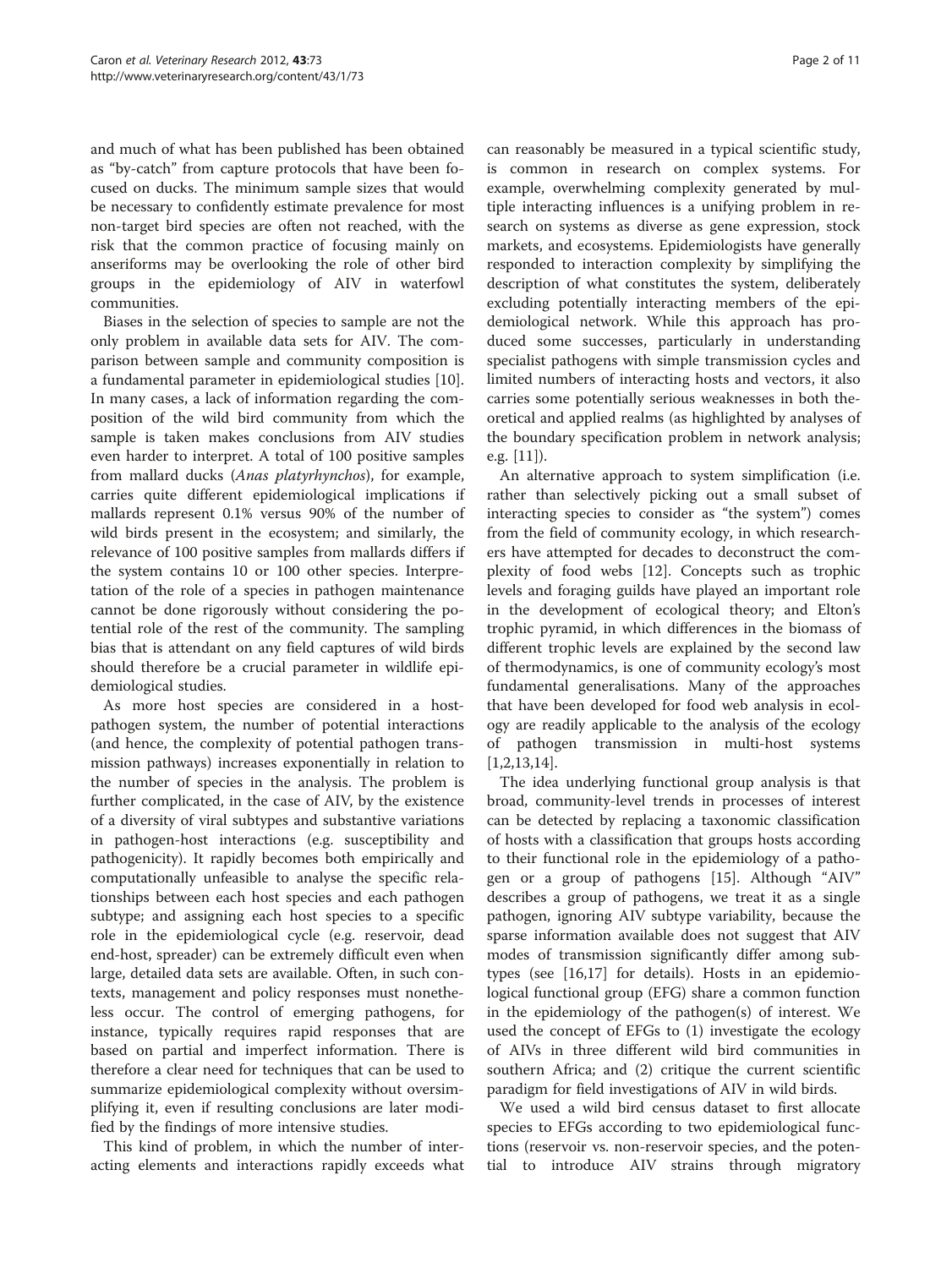behaviour; note that the functional groups, as described later, differ from the functions themselves) according to current AIV epidemiology dogma. We ranked each group in relation to their expected contribution to pathogen prevalence and then used our rankings to calculate relative a priori risk for each group. We then compared these a priori relative risks (which are effectively predictions, generated by accepted knowledge) to our empirical data on observed prevalence per group. In other words, we used EFGs as a way of exploring the degree to which empirical data match commonly held assumptions, rather than adopting the commoner approach of attempting to classify species into EFGs based on our own data. Our results suggest that commonly held assumptions may require some re-thinking.

## Materials and methods

# Study sites

We undertook research on bird communities at three geographically distinct sites in southern Africa. (1) Barberspan Nature Reserve (BAR) in the North West Province of South Africa, is a RAMSAR wetland of total area varying between 1000 and 1700 ha (GPS coordinates 26° 35'00"S, 25°35'30"E); (2) Strandfontein wastewater treatment works (STR) in the Western Cape Province, South Africa, is a 319 ha water body located near Muizenberg on the immediate periphery of the city of Cape Town (GPS coordinates 35°05'00"S, 18°30'45"E); and (3) the Manyame-Chivero dams (MAN) in Zimbabwe, which are man-made impoundments that are linked by the Manyame river and were built in the 1950s to supply the city of Harare with water (GPS coordinates 30°30'30", 17°45'00"). They cover areas of 6500 and 18 500 ha respectively. More information on the sites is available as supplementary material in Cumming et al. [\[17\]](#page-10-0). We selected our study sites based on three main criteria: (1) their designations as Important Bird Areas (as recognised by Wetlands International) with a high ornithological diversity; (2) the location of sites along a latitudinal gradient; and (3) their feasibility as study sites, which in this case meant finding a good compromise between the first two criteria, the need to sample each site at a high frequency, and the constraints imposed by available financial and human resources.

## Baseline data

All necessary permits to undertake this study were obtained from the relevant authorities; at STR, from the Cape Nature and Cape Town City Council; at BAR, from the North Wets Parks and Tourist Board; at MAN from the Governmental Veterinary Services and the Park and Wildlife Management Authority from Zimbabwe.

Bird census data were collected, using standardised point counts, from February 2007 to May 2009. Each point count consisted of a 10-min habituation period followed by a 30 min focal count of all birds in a semicircle of 150m radius, facing the waterbody. Point counts were undertaken at 12 to 15 points at each of our three sites (BAR, STR and MAN) and were repeated four times at each location over five days during each counting and sampling session. Sessions were repeated every two months [[17\]](#page-10-0).

The prevalence of AIV ("estimated prevalence") was estimated by capturing and sampling birds at each site every two months, over the two-year period from February 2007 to March 2009. Capture sessions were undertaken during a week-long intensive sampling period immediately after each 5-day counting session. Wild birds were caught using walk-in traps, mist nets and with occasional use of spring- or cannon-nets placed near the water's edge. Diagnostics were performed using a real-time reverse transcription PCR technique on cloacal and tracheal swabs stored in a viral transport medium (Hank's salt solution with antibiotics and fungicides) and kept in liquid nitrogen containers before delivery at the laboratory. Additional details on the protocols have been published in Cumming et al. [[17\]](#page-10-0).

Initially, the sampling protocol implemented in the three study sites was designed according to current knowledge about AIV epidemiology in wild birds. As almost no information was available from southern African ecosystems on AIV, it was decided to test the assumption that anseriforms and to a lesser extent charadriiforms were the main reservoirs of AIV in southern Africa. Capture methods were therefore chosen to maximize duck captures. All "by-catch" species were also sampled for AIV.

# Data analysis

Our analysis followed four main steps: (1) allocating bird species to EFGs, based on known characteristics of AIV ecology in wild birds, and assessing semi-quantitatively the risk associated with each EFG; (2) comparison of the waterfowl communities' characteristics across the 3 sites by using biodiversity indices; (3) comparison of how representative the bird sampling was of the observed avifauna at each site; and (4), integrating the information gathered through the comparison of waterfowl communities, comparison between wild bird communities and composition of the bird captured sample and the estimated prevalence for each EFG in each study site to explore the relevance of the current AIV in wild bird dogma in these three ecosystems. Although we did obtain time series of prevalence, the temporal data exhibit high levels of variation and we have not included them in this manuscript for the sake of clarity (see [[16](#page-10-0),[17](#page-10-0)] for detailed analyses).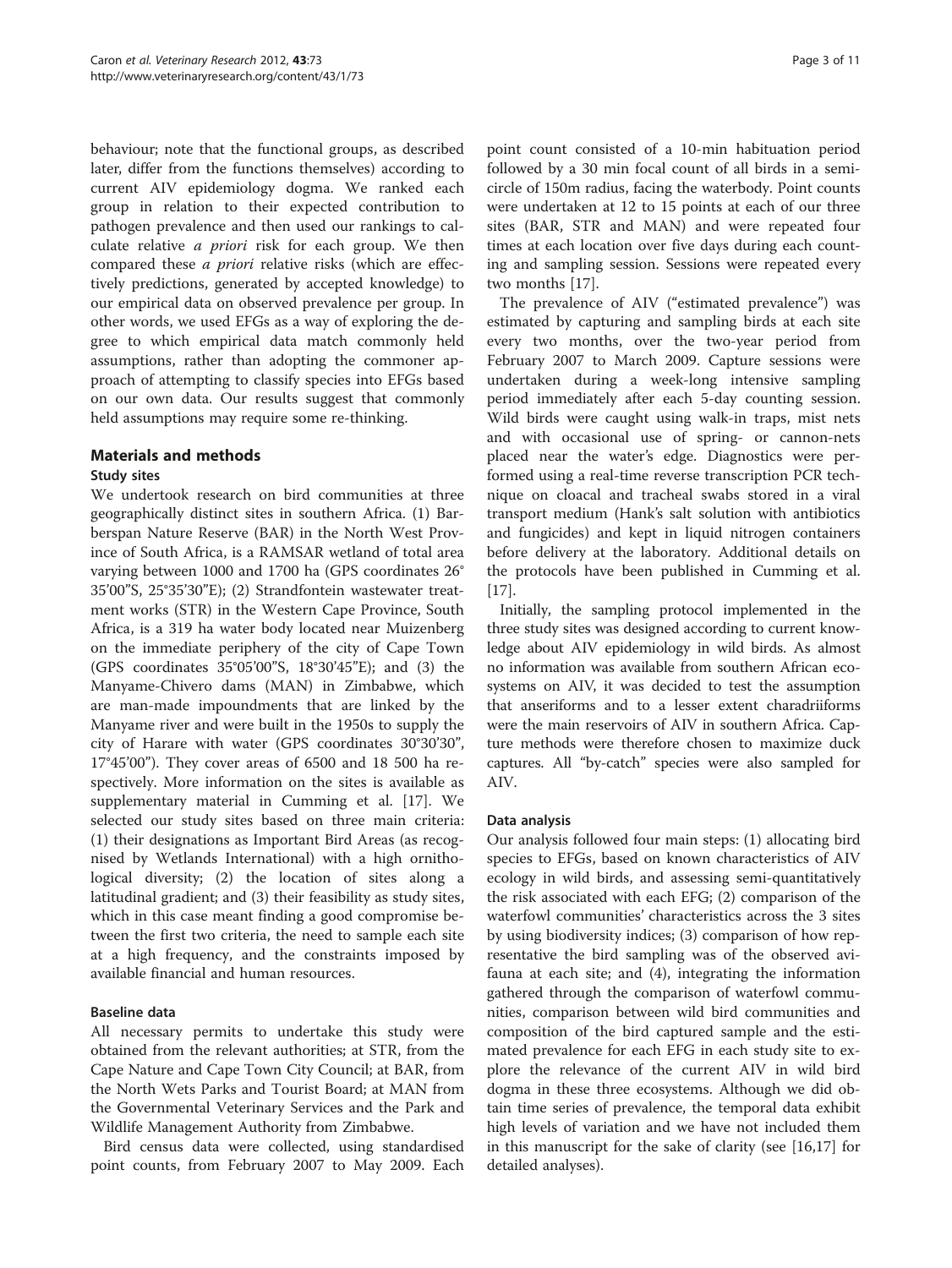#### Allocating bird species to EFGs

In order to reduce the complexity of the multi-host systems studied (several hundred bird species in each ecosystem), we defined two epidemiological functions (EF), with relevance to AIV epidemiology, on the basis of which we could allocate host species to EFGs. Hosts can play a limited number of roles (e.g., reservoir, dead-end host) in the epidemiology of a pathogen. Epidemiological functions related to each role can thus be used to regroup hosts into EFGs. Our initial assumption was that host species belonging to the same EFG would share more AIV epidemiology-related traits than host species in other EFGs. The two epidemiological functions (EFs) that we considered were (1) the maintenance and (2) the introduction of AIV strains. Note that for each epidemiological function, several different epidemiological functional groups exist. Both EFs reflect current and mainstream understanding of AIV ecology in wild birds.

The first EF relates to the AIV maintenance capacity of different bird species. The target population (according to the definition of [[2\]](#page-9-0)) is at risk of AIV transmission from the maintenance population either directly or indirectly through the non-maintenance population. The anseriforms and charadriiforms are bird orders that are considered globally to be reservoirs for AIV, and many studies consider only these two orders for epidemiological investigations (e.g. [\[18,19](#page-10-0)]). If there is an endemic AIV cycle in southern Africa, we hypothesized that anseriforms and potentially charadriiforms would constitute the maintenance community. We allocated anseriforms and charadriiforms into two different EFGs because they usually do not share either the same AIV prevalence or the same subtype pool, and do not always share transmission pathways [\[7](#page-9-0)]. In Africa, a role as a reservoir for both groups has been suggested by recent studies [[16](#page-10-0),[17](#page-10-0),[20](#page-10-0),[21](#page-10-0)]. The other bird orders have not been sufficiently investigated to assign them different roles in viral maintenance. According to currently accepted assumptions about AIV ecology in wild birds, non-anseriform and non-charadriiform species are not associated with particular roles in AIV epidemiology. We thus grouped all of these species into the same EFG. This resulted in three epidemiological functional groups for AIV maintenance: *Ans* (anseriforms), *Cha* (charadriiforms) and RoC group (Rest of Community), with the latter category containing all non-anseriform and noncharadriiform bird species. If anseriforms and charadriiforms represent the main reservoir of AIV in southern Africa, the RoC group should play a minor role in the ecology of AIV, with occasional spill-over of AIV strains triggering infections, and the estimated prevalence in this group should thus be lower than in the two other groups across the study. Anseriforms usually present a higher AIV prevalence than charadriiforms [[7\]](#page-9-0). Based on

this information, relative risks of 3, 2 and 1 were allocated to Ans, Char and RoC respectively. Values allocated here are semi-quantitative and should be considered simply as ranking the expected prevalence for each group, rather than as describing its relative magnitude.

The second EF concerns the potential of bird species to introduce AIV strains into the ecosystem from different ecosystems across regions or continents. As birds move or migrate away from a given ecosystem, they will be exposed to a greater variety of AIV strains and could introduce those strains into the ecosystem on their return. The role of migrating wildlife in the spread of diseases has been recently reviewed [[22\]](#page-10-0). Although long-distance migration is not systematically correlated with pathogen dispersal, the role of wild birds in spreading LPAI has been documented [\[23,24](#page-10-0)]. Depending on the circulation of AIV in the ecosystem under study, the introduction of exogenous strains could trigger epizootics if no cross-immunity against these strains exists. Such introductions could also play a role in reassortment processes and the emergence of new strains [[25,26\]](#page-10-0). We thus allocated birds in our study communities to the following epidemiological functional groups relating to pathogen introduction: (a) Long range spreader or Palaearctic (Pal) migrant, migrating from Eurasia where a higher prevalence of AIV can occur at some times of year [\[27](#page-10-0)]; (b) Middle range spreader or Afrotropical  $(Af<sub>r</sub>)$  migrant, migrating North of the equator in Africa; (c) Local spreader or nomad (Afr, see discussion below), moving regionally to follow resources and/or undertake moult or breeding-related local migrations; and (d) Non spreader or Resident (Res) bird with limited local movements.

Despite the availability of detailed information about wild bird ecology in southern Africa [[28\]](#page-10-0), the movement ecology of many species remains unclear, particularly when geographically distinct populations of the same species behave differently (e.g., [\[29](#page-10-0)]). We therefore decided to group medium and local-scale spreader species into a single Afr (mobile Afro-tropical) group. A role for Palaearctic birds in the introduction of Eurasian AIV strains in Africa has been suggested [\[30,31\]](#page-10-0). If there is no endemicity of AIV in southern Africa, we hypothesized that Palaearctic migrants should introduce AIV regularly in these ecosystems. By contrast, a community dominated by the "Resident" EFGs should experience little AIV circulation. Based on these assumptions, relative risks of 3, 2 and 1 were allocated to Pal, Afr and Res respectively.

We then combined both EFs by creating a matrix of 3×3 EFGs as used for the analyses. The relative risk at the EFG level was calculated by multiplying the relative risks of each EF (Table [1](#page-4-0)), providing a ranking of AIV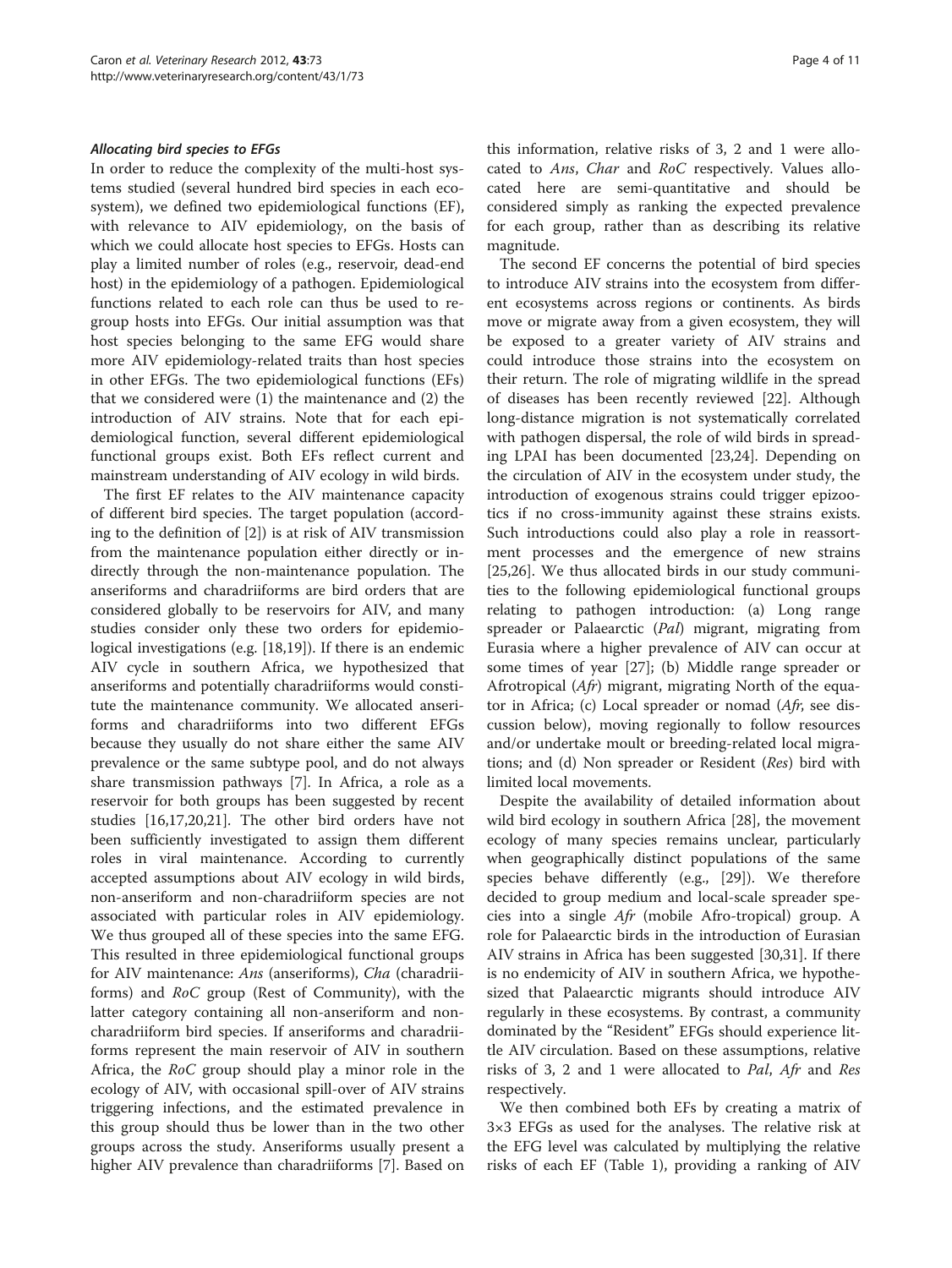| EF2                             | EF1 | Anseriforms $Ans = 3$ | Charadriiforms $Cha = 2$ | Rest of Community $RoC = 1$ |
|---------------------------------|-----|-----------------------|--------------------------|-----------------------------|
| Resident $Res = 1$              |     | Ans-Res $=$ 3         | $Cha-Res = 2$            | $RoC$ -Res = 1              |
| Afro-tropical migrant $Afr = 2$ |     | Ans-Afr $= 6$         | $Cha-Afr = 4$            | $RoC$ -Afr = 2              |
| Palaearctic migrant $Pal = 3$   |     | $Ans-Pal = 9$         | $Cha-PaI = 6$            | $RoC$ -Pal = 3              |

<span id="page-4-0"></span>Table 1 Epidemiological functional groups and relative risk

Epidemiological functional groups used in this study, based on the two epidemiological functions related to the maintenance and introduction potential respectively of AIV in Southern African ecosystems. Numbers represent qualitative estimations of the AIV relative risk for each epidemiological function and for each EFG. For each cell, the qualitative estimation of the relative risk is calculated by multiplying values of the relative risk of EFGs from EF1 and EF2.

prevalence between groups to be challenged by field data. Risk values were multiplied, as is the norm for probabilistic estimates of risk, because group scores captured the non-linear interactions between EF1 and EF2 risks.

Chi-square tests were used to compare prevalence between sites and EFGs. Spearman Rank Correlation tests were performed to compare proportion of observed vs. captured EFGs and semi-quantitative variables of risk estimation.

# Comparison of bird communities between sites and bird sampled vs. counted

Two indices were calculated to describe the waterfowl community in the three sites: species richness (total number of species) and Shannon's diversity index [\[32](#page-10-0)], which combines species richness and abundance. The influences of both host richness and abundance have been shown to be important for epidemiological dynamics [\[33\]](#page-10-0). Both indices were calculated across the two years of count data. The bird species of the 3 sites were allocated to the 9 EFGs using available regional knowledge [[28\]](#page-10-0) and the composition of these groups was compared across ecosystems (see below). The relative bird density was represented by the total number of birds observed divided by the total number of counts for that site; no additional correction for area was necessary because all counts were undertaken within a semicircle of 150m radius.

We estimated how well our sampling represented the observed bird community and the bias induced by the bird capture techniques and the "catchability" of waterfowl species by comparing the proportions of each bird group captured and observed across the two years of capture. A Spearman rank correlation test was performed between observed and captured birds in each of the three sites in order to assess how representative the sample composition was  $vis$   $a$   $vis$  the observed bird community.

# Prevalence and AIV risk estimation for EFGs

For each EFG and for each site, we calculated the estimated prevalence by dividing the number of positive birds by the number of birds sampled. We also estimated the "a priori risk" of AIV by multiplying the

relative risk presented in Table 1 by the EFG proportions observed (from the total counts) in each different ecosystem. We assumed a similar weight for both maintenance and introduction functions. These "a priori risk" values provide semi-quantitative predictions about AIV circulation in each of the EFGs according to current knowledge of AIV in wild birds.

We then calculated an "estimated risk" by multiplying the AIV prevalence calculated at the EFG and study site level by the EFG proportions observed (again from the total counts) in each of the ecosystems. The "a priori risk", which captures current knowledge about AIV epidemiology, was then compared to the "estimated risk", which captures observed prevalence and community composition in our three sites in southern Africa. For both risks, we summed the risk value across EFGs to calculate a "Site community" value, which is an estimation of both risks at the study site level. We compared the "a priori risk" with the "estimated risk", excluding the Resident and Palaearctic anseriforms that were absent from all three ecosystems.

## Results

# Comparison of waterfowl communities observed and captured between sites

The bird community at MAN had higher species richness, a higher Shannon index and a lower relative bird density than STR and BAR (Table [2](#page-5-0)). STR was less diverse (139 against 199 species recorded) and the values of the Shannon index were smaller than in BAR. The avian community composition relative to EFGs across the three sites differed (Table [2\)](#page-5-0). BAR and STR were dominated by Roc-Afr, MAN by Ans-Afr. In all 3 ecosystems, Ans-Afr and Roc-Afr represented more than 17% of the birds observed and there were no Ans-Res and Ans-Pal and only a few Roc-Pal. Few Cha-Pal (between 2.6 and 5.1% of all counted birds) were present in these ecosystems. MAN, STR and BAR did not differ in anseriforms (mainly Afro-tropical migrants) density, but did differ in the relative abundance of anseriforms in the total community (Table [2,](#page-5-0) Figure [1\)](#page-5-0).

In all three sites, the Ans-Afr EFG was overrepresented in the sampled birds (Figure [1](#page-5-0)), reflecting the objectives of the sampling protocol. In addition, some bird families that were abundant in the counts were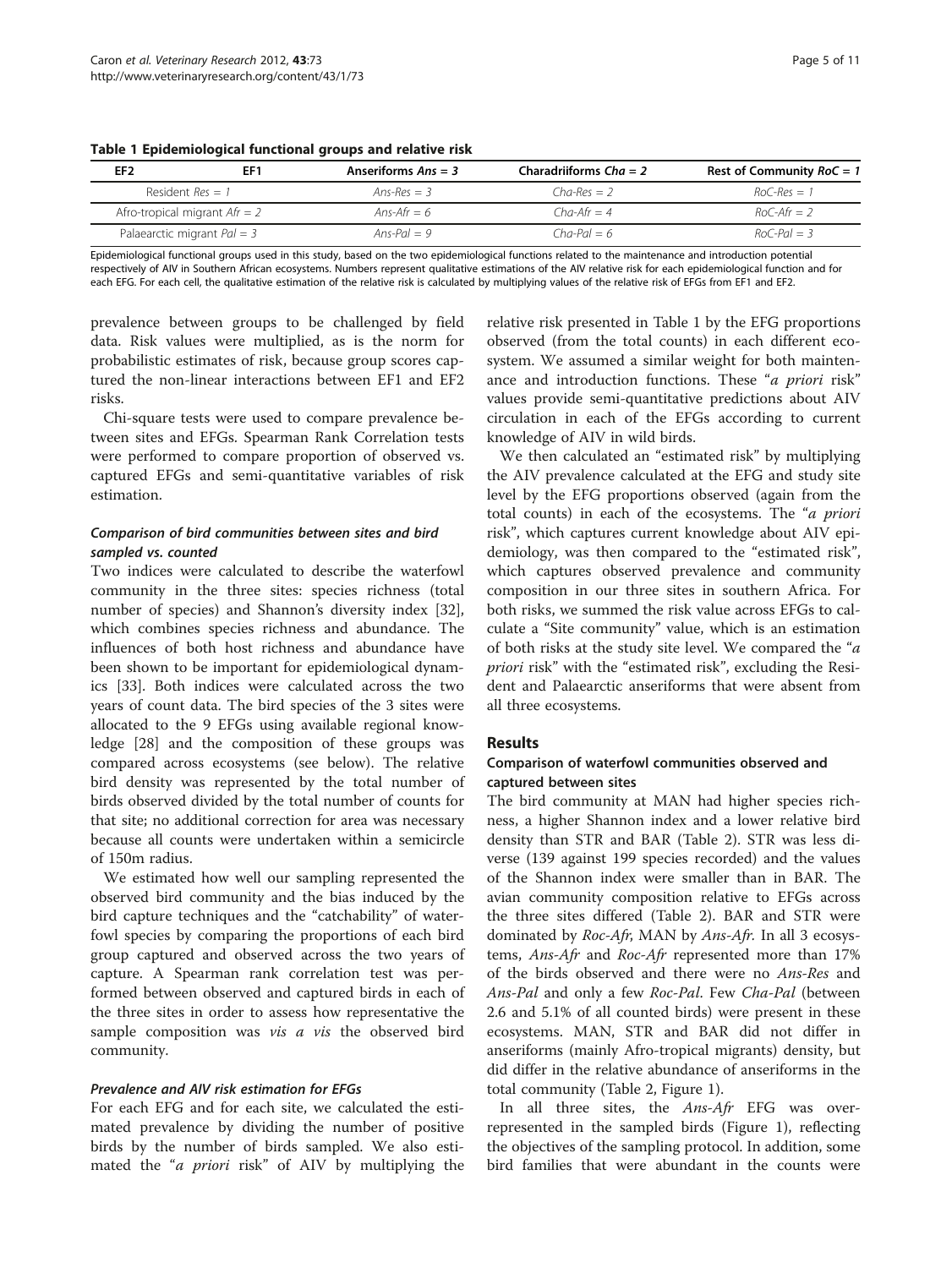<span id="page-5-0"></span>Table 2 Indicators of waterfowl community diversity

|            |                         | <b>BAR</b>    | <b>STR</b>  | MAN         |
|------------|-------------------------|---------------|-------------|-------------|
|            | <b>Bird Obs/Count</b>   | $246 \pm 537$ | $234 + 216$ | $144 + 171$ |
|            | <b>Species richness</b> | 198           | 138         | 249         |
|            | Shannon's index         | 2.72          | 2.95        | 3.54        |
| <b>EFG</b> | Ans-Res                 | $0.0\%$       | $0.0\%$     | $0.0\%$     |
|            | Ans-Afr                 | 17.0%         | 19.4%       | 34.0%       |
|            | Ans-Pal                 | $0.0\%$       | $0.0\%$     | $0.0\%$     |
|            | Cha-Res                 | 0.2%          | 8.2%        | 0.1%        |
|            | Cha-Afr                 | 6.3%          | 30.0%       | 17.3%       |
|            | Cha-Pal                 | 4.3%          | 2.6%        | 5.1%        |
|            | <b>RoC-Res</b>          | 6.8%          | 4.5%        | 14.4%       |
|            | RoC-Afr                 | 65.1%         | 34.6%       | 27.1%       |
|            | <b>RoC-Pal</b>          | 0.3%          | 0.7%        | 2.0%        |
|            | <b>Total</b>            | 100.0%        | 100.0%      | 100.0%      |

"Birds Obs/Count": average number of birds observed per count and standard error displayed; "Species richness": number of species observed across the two years; "Shannon's index" diversity index. Proportions of each combined epidemiological functional group (EFG) are displayed in each ecosystem (Ans  $=$  anseriforms, Cha  $=$  charadriiforms, RoC  $=$  Rest of Community, Res  $=$  resident, Afr = afro-tropical, Pal = palaearctic). In bold, dominant EFGs for each ecosystem.

poorly represented or absent from the captured birds: the RoC-Afr group for all three sites and Char-Afr in STR. No Cha-Pal were captured at STR. Only in BAR, the captured and observed EFGs were correlated (STR: Spearman's  $r = 0.37$ ,  $p = 0.497$ ), BAR: Spearman's  $r = 0.92$ ,  $p < 0.010$ , MAN Spearman's r = 0.83,  $p = 0.058$ ).

## AIV prevalence and risk comparison for EFGs

The anseriforms afro-tropical group represented the only anseriforms present in all three sites and their AIV prevalence was 1.1, 1.2, and 5.0% respectively for BAR, STR & MAN (95% Confidence Intervals being [0.7:1.9], [0.4:1.7], [4:5.9] respectively) differing significantly between MAN and both BAR and STR (both chi-square tests being highly significant,  $p < 0.001$ ). Cha-Res, Cha-Afr and Cha-Pal had zero prevalence at both BAR and STR, albeit with small sample sizes (maximum possible prevalence 98.0%, 2.8%, 8.2% for BAR and 9.0%, 7.8% and NA for STR respectively for the 3 EFGs at 95% Confidence Interval). At MAN, Char-Afr had a relatively high AIV prevalence (as for *Char-Pal*) but with a large confidence interval (Figure [2](#page-6-0)). The RoC-Afr group had



to EF 1 & 2 groups. Bird density ("Observed") is calculated by the number of birds observed divided by the number of counts (counts implemented in a given area). Bird abundance ("Captured") is the pecentage of birds captured (numbers indicate the number of birds captured per EFG). Dark grey = anseriforms, Medium grey = RoC and Light Grey = charadriiforms.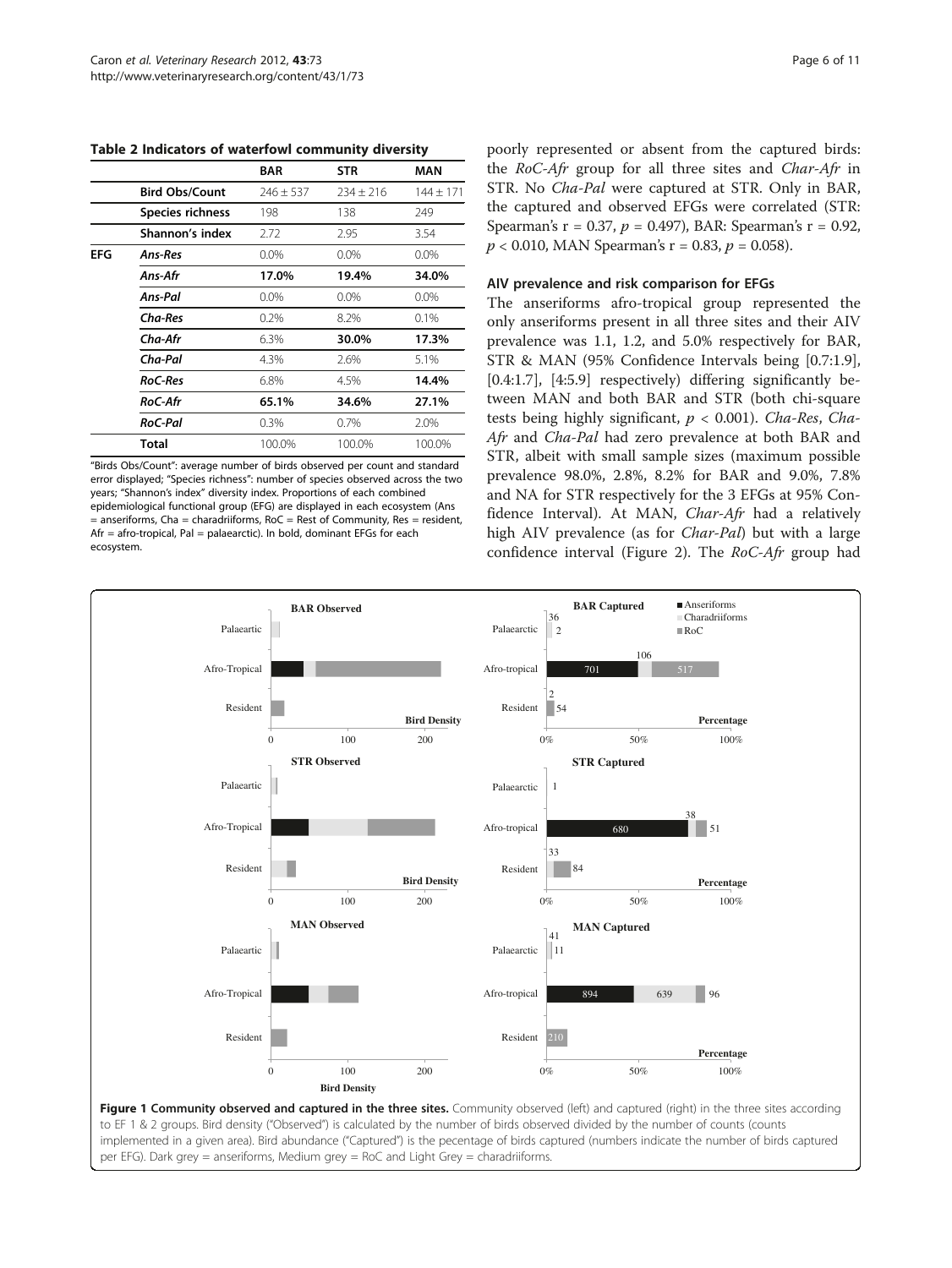<span id="page-6-0"></span>Caron et al. Veterinary Research 2012, 43:73 Page 7 of 11 http://www.veterinaryresearch.org/content/43/1/73

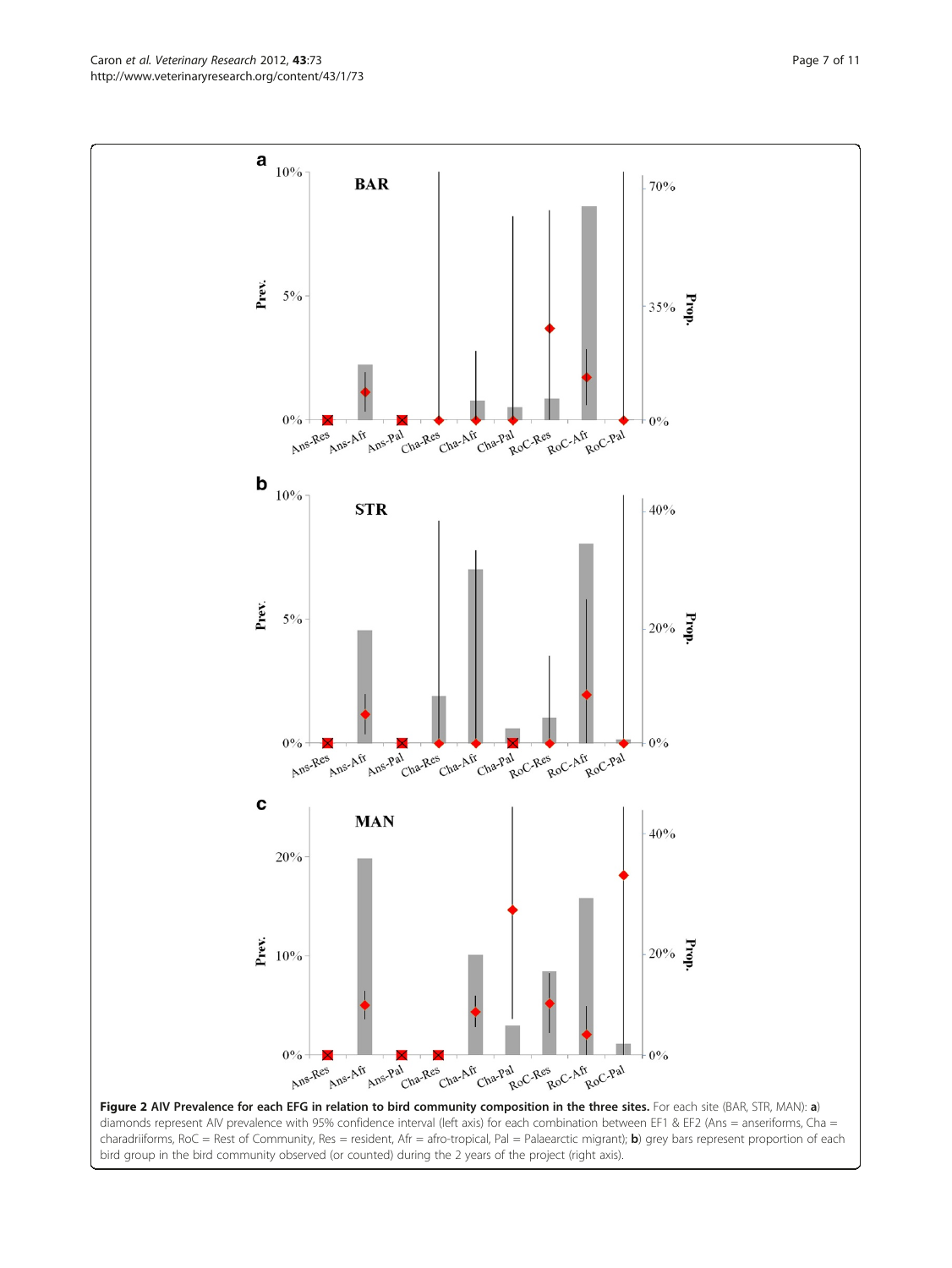<span id="page-7-0"></span>detectable prevalence in the three sites, RoC-Res for BAR and MAN and Roc-Pal had a high prevalence in MAN but with a small sample size. Any bird groups representing more than 15% of the community had detectable prevalence of AIV in all three sites with the exception of Cha-Afr in STR (but with only 38 individuals sampled).

All groups present in MAN had a detectable mean prevalence. The MAN prevalence for RoC-Res and RoC-Afr were significantly higher than BAR RoC-Afr (chisquare test,  $p < 0.01$  and  $p < 0.05$  respectively) and higher but not significantly different from BAR RoC-Res and STR RoC-Afr (also the sample size of this group was small). The prevalence of the RoC-Afr and Cha-Afr groups in MAN were not significantly different from the Ans-Afr group. In BAR and STR, AIV prevalence in well-sampled groups appeared similar.

According to "a priori risk" estimation based on current AIV in wild bird knowledge and the bird community composition, we expected AIV site prevalence to be higher in MAN, followed by STR and lastly BAR ("Site community" row in Table 3). The "estimated risk" using field prevalence and bird community composition also predicted a difference between the sites, with MAN having the higher risk estimation, followed by BAR and STR. This site level approach can be compared with an alternative hypothesis, based on current understanding of AIV epidemiology in wild birds. Without taking into account the bird community composition, we would expect a similar AIV prevalence in the three ecosystems because the density of anseriforms was similar in the three ecosystems (Figure [1](#page-5-0),  $Ans-Afr = 42.5$ , 49.5 and 49.5 birds per counts/unit area for BAR, STR and MAN

respectively). None of "a priori risk" and "estimated risk" were correlated (Table 3, for BAR, STR and MAN respectively, Spearman's  $r = 0.388$ ,  $p = 0.396$ ; Spearman's  $r = 0.449$ ,  $p = 0.302$ ; Spearman's  $r = 0.609$ ,  $p = 0.167$ ) indicating that *a priori* assumptions about the epidemiological role of the host community did not fit our field data.

## **Discussion**

Analysing this epidemiological dataset in accordance with the current dogma of AIV in wild birds, anseriforms prevalence appears to drive prevalence at the community level in each ecosystem (Table 3) [[16,17\]](#page-10-0). By including bird community data and the composition of the captured sample, and taking into account the EFG approach, we obtain a different perspective: (1) different bird communities predict different AIV risks ("a priori risk") using the EFG approach in the three ecosystems, a result validated by the "estimated risk" using field AIV prevalence; (2) sampling bias can explain discrepancies between the "*a priori* risk" and "estimated risk" for AIV prevalence; and (3) anseriforms play an important role in AIV epidemiology in waterfowl in the three ecosystems, as assumed by the current understanding of AIV ecology in wild birds, but other bird groups identified at the EFG level show unexpectedly high prevalence, and could play a role in the local epidemiology of AIV.

The EFG approach thus appears to be successful in improving our understanding of the role of wild birds in the epidemiology of AIV by highlighting potential epidemiological functions for unconsidered bird groups, identifying gaps in knowledge or sampling (see in Table 3, EFGs highlighted in italic) and suggesting new

Table 3 Sample size, estimated prevalence and relative risk for each epidemiological functional group

|                | <b>BAR</b>     |                       |               | <b>STR</b>  |                       |               | <b>MAN</b> |                       |               |
|----------------|----------------|-----------------------|---------------|-------------|-----------------------|---------------|------------|-----------------------|---------------|
|                | n              | <b>Estimated Risk</b> | A priori Risk | $\mathbf n$ | <b>Estimated Risk</b> | A priori Risk | n          | <b>Estimated Risk</b> | A priori Risk |
| Site community | 1418           | 1.58                  | 2.85          | 887         | 0.91                  | 3.40          | 1891       | 4.9                   | 3.64          |
| Ans-Res        | 0              | na                    | 0.00          | 0           | na                    | 0.00          | 0          | na                    | 0,00          |
| Ans-Afr        | 701            | 0.19                  | 1.02          | 680         | 0.23                  | 1.16          | 894        | 1.71                  | 2.04          |
| Ans-Pal        | $\mathbf{0}$   | na                    | 0.00          | 0           | na                    | 0.00          | 0          | na                    | 0.00          |
| Cha-Res        | 2              | 0.00                  | 00.00         | 33          | 0.00                  | 0.16          | 0          | na                    | 0.00          |
| Cha-Afr        | 106            | 0.00                  | 0.25          | 38          | 0.00                  | 1.20          | 639        | 0.76                  | 0.69          |
| Cha-Pal        | 36             | 0.00                  | 0.26          | 0           | na                    | 0.16          | 41         | 0.75                  | 0.31          |
| <b>RoC-Res</b> | 54             | 0.25                  | 0.00          | 84          | 0.00                  | 0.00          | 210        | 0.76                  | 0.00          |
| RoC-Afr        | 517            | 1.13                  | 1.30          | -51         | 0.68                  | 0.69          | 96         | 0.56                  | 0.54          |
| <b>RoC-Pal</b> | $\mathfrak{D}$ | 0.00                  | 0.01          |             | 0.00                  | 0.02          |            | 0.36                  | 0.06          |

Sample size, estimated risk and a priori risk for each epidemiological functional group in each of the three study sites. "Estimated risk" is the product of AIV prevalence calculated for each site across the 12 sampling sessions at the community level (row "Site community") and for each EFG and of the proportion of the EFG in the bird community (Table [2](#page-5-0));  $n =$  number of birds sampled; based on results presented in Cumming et al. [17]; "na" indicates that no birds of this group were sampled. "A priori risk" for each EFG was globally calculated by multiplying the relative risk for each functional groups (Table [1](#page-4-0)) and the proportion of each group in the bird community (Table [2\)](#page-5-0). Values in italic indicate groups that would require more sampling because of relatively high "a priori risk" or high "estimated risk" combined with small sample size. Values in bold for EFG indicate the highest respective values when sample size is adequate for both "estimated risk" and "a priori risk".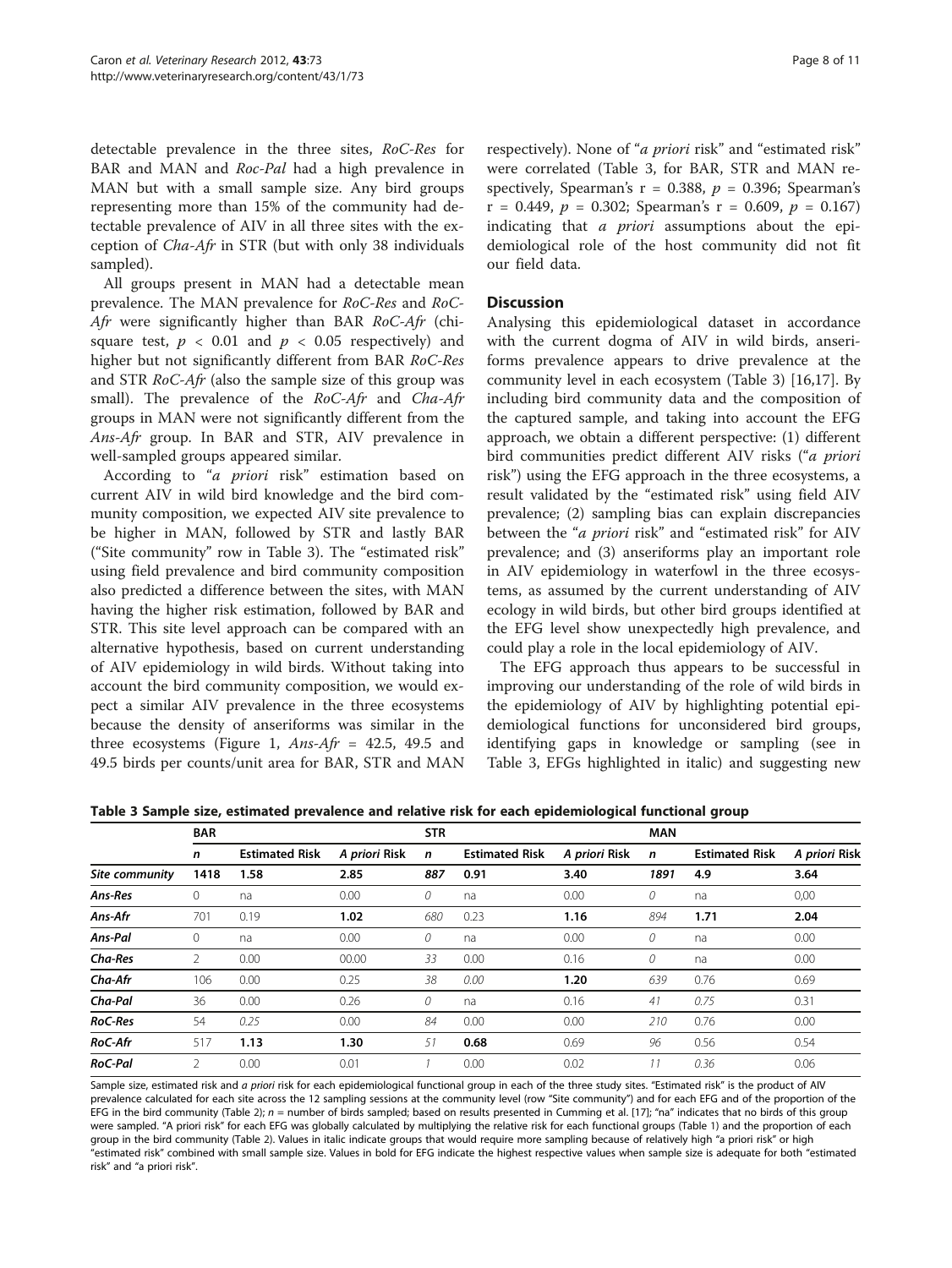hypotheses. The EFG approach also carries the benefit of making better use of "by-catch" samples, which are often portrayed in AIV studies as secondary-level data [[19\]](#page-10-0).

We expected that different host community compositions in different ecosystems would lead to different epidemiological patterns. Our data show that bird communities differed substantially between sites and, as a consequence, the site "a priori risk" related to the two epidemiological functions varied (Tables [2](#page-5-0) and [3\)](#page-7-0). The larger size of the MAN ecosystem compared to the two other wetlands, and its more tropical location, may explain many of the observed differences in density and species richness. Some similarities in the bird communities were nonetheless observed across the sites. For instance, most anseriforms in southern Africa are afrotropical species, as few Palaearctic anseriforms reach southern Africa. Other Palaearctic migrants (e.g. ruffs Philomachus pugnax and common sandpipers Actitis hypoleucos) arrive in the region from Eurasia in late September and early October, but most are present in relatively low numbers (Figure [1](#page-5-0)). The "a priori risk" of AIV introduction through intercontinental migration is therefore low compared to the same risk through intracontinental movements as most of the birds at our study sites remain within the afro-tropical region (88.4, 84.0 and 78.4% for respectively BAR, STR and MAN). The avian community composition at MAN appeared to be more favourable to AIV maintenance because it is dominated by afro-tropical anseriforms. At STR, the large presence of afro-tropical charadriiforms also suggested the possibility of AIV maintenance. At BAR, the RoC group dominated and we expected little AIV circulation (Table [3\)](#page-7-0).

Our field data for AIV prevalence partially supported the "a priori risk" estimation based on current AIV ecology dogma. However, they did not support the hypothesis of equivalent AIV prevalence in the three ecosystems, despite similar densities of anseriforms. This suggests that sampling anseriforms without taking into account the rest of the bird community can lead to false conclusions. MAN has a higher AIV prevalence at the community level compared to BAR and STR, as indicated in Figure [2.](#page-6-0) However, the prediction that STR would have a higher "a priori risk" than BAR (Table [3](#page-7-0)) was not corroborated by observed "estimated risk". Our principal explanation for this discrepancy is the bias in the captured sample compared to the bird community composition at STR (Spearman rank correlation test). STR is the only site with a non-significant correlation coefficient between observed and captured bird community composition. We would expect that increased sampling in abundant EFGs such as afro-tropical charadriiforms and RoC groups at STR would increase our estimate of its site AIV prevalence and its "estimated risk". At BAR and MAN, the contribution of each EFG to the AIV prevalence is in agreement with field predictions in EFGs with a large sample size (i.e. more than 100 birds sampled).

Current knowledge about global AIV epidemiology applies to some extent to AIV epidemiology in these three southern African ecosystems. Notably, the important role of afro-tropical anseriforms in the epidemiology of AIV is confirmed in southern Africa [[16,17\]](#page-10-0). However, higher than predicted AIV prevalence in other bird groups challenges the hegemony of anseriforms as the primary actor in the maintenance of AIV in these ecosystems. Firstly, the AIV prevalence estimated in the resident RoC group in BAR and MAN is not significantly different from the prevalence in the afro-tropical anseriforms group across the two years of the study. The same observation can be made for afro-tropical charadriiforms and to a lesser extent for the Palaearctic RoC group (with a high prevalence but a small sample size leading to a high maximum undetectable prevalence) at MAN. For all three ecosystems, the majority of AIV infected birds (estimated by multiplying the prevalence by the proportion of the group in the community in Figure [2](#page-6-0)) would not belong to the afro-tropical anseriforms group, contrary to what might be expected for the reservoir of the disease. In BAR and STR, for example, the majority of the infected birds would belong to the afro-tropical RoC group. Finally, all EFGs but one that represent more than 15% of the community have a detectable prevalence, suggesting a frequency-dependent role of EFGs in relation to AIV prevalence. A role for these EFGs in the persistence or maintenance of AIV in our study ecosystems cannot be ruled out, even though this conclusion would go against current dogma surrounding AIV epidemiology in wild birds [\[34](#page-10-0)]. Most studies of AIV ecology in wild birds have been implemented in temperate climates [[7\]](#page-9-0). The current dogma in this field therefore comes from studies implemented in specific biophysical conditions (e.g. climatic condition, ornithological diversity) that have been shown to influence the epidemiology of AIV [[35](#page-10-0)]. Often, this dogma is taken for granted when studies are implemented in other regions with different biophysical conditions. Our results indicate that more attention should be given to designing local hypotheses in reference to global assumptions: some space should be left for alternative hypotheses and the inclusion of count data and the sampling of other bird species than anseriforms and charadriiforms will serve this purpose.

The resident *RoC* groups represent more than 100 species in each ecosystem. Most of the species in these groups had no positive sample and a small sample size. A few species drive prevalence estimates at the group level but lack an adequate sample size. Cumming et al.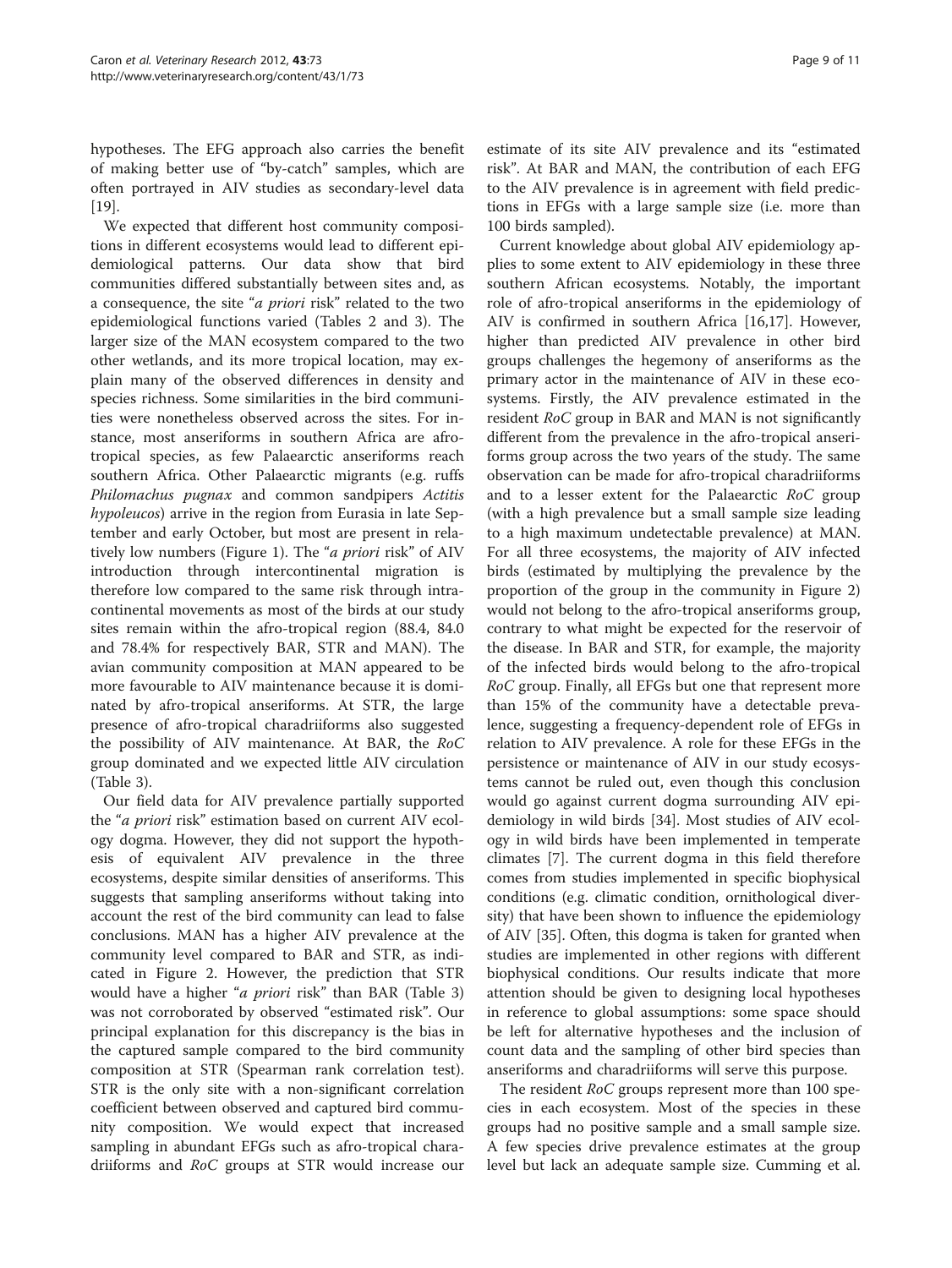<span id="page-9-0"></span>[[17\]](#page-10-0) identified some of the families or species that are high priorities for further sampling: for example, Hirundidae (1 positive out of 8, 7.7%), Alaudidae (3 out 24, 12.5%), and Motacillidae (2 out of 43, 4.7%). For some terrestrial passerine species, experimental data suggest a potential role in virus shedding (e.g. [\[36-39](#page-10-0)]). Too few samples from Palaearctic species were obtained through this study to provide a clear picture of their role ( $n = 2$ , 1, and 44 respectively for BAR, STR and MAN with only 8 positives in MAN). However, the 17% prevalence estimated for Palaearctic charadriiforms in MAN ( $n = 35$ ) indicates the need for more information about this group.

This study was implemented to provide the first longitudinal AIV information for these ecosystems. Its initial design was similar to most wild bird AIV surveys, focusing primarily on anseriforms and charadriiforms that were assumed to play an important role in AIV epidemiology in all ecosystems. The sampling of all birds captured during the protocols allowed us to investigate additional hypotheses about AIV ecology in wild birds. What is more, by adding bird count data, we were able to combine our sampling and prevalence data with available ornithological knowledge to allocate bird species into EFGs and thus to simplify the multi-host complexity of the study system. Our data support the idea that some EFGs play an important role in the persistence and/or maintenance of AIV in southern African ecosystem. They also imply that comparisons of prevalence data from multiple sites (even if the sampling was done at similar time) are compromised if environmental and ecological variability is not accounted for. To understand key issues such as HPAI strain emergence and local maintenance of AIV, the role of the avian community as a whole must be considered; selective sampling of a largely unjustified subset of species from within an extensive interacting host community can no longer be justified. In general, our analysis provides strong support for the argument that functional approaches to complex host-pathogen systems can offer valuable ways of reducing the complexity of interactions to a more manageable level.

#### Competing interests

The authors declare that they have no competing interests.

#### Authors' contributions

AC contributed to conception and design of the study, data collection in Zimbabwe and provided the first and subsequent drafts of the manuscript. MdGW contributed to conception and design of the study and commented substantially on several drafts of the manuscript. MN contributed to conception and design of the study, data collection in South Africa and commented substantially on several drafts of the manuscript. GSC contributed to conception and design of the study, data collection in South Africa and commented substantially on several drafts of the manuscript. All authors read and approved the final manuscript.

#### Acknowledgments

We thank the many people who helped us during the course of this study, particularly Ngoni Chiweshe, David Nkosi, Gregory Mutumi, Joel Avni, Sampie van der Merwe, and the Barberspan rangers. We are equally grateful to the rest of our >80 field assistants. This research was funded by a USAIDsponsored Global Avian Influenza Network for surveillance subcontract from the Wildlife Conservation Society to GSC, with additional contributions from the DST/NRF Centre of Excellence at the Percy FitzPatrick Institute. Analyses by ARCOVI were funded by the South African National Department of Agriculture, Forestry and Fisheries; and by IZSVe, by the Italian Ministry of Health and a grant from the Food and Agriculture Organization of the United Nations (FAO). In Zimbabwe we benefited from the "Mesures d'Urgence" and GRIPAVI projects funded by the French Ministry of Foreign Affairs and the scientific and logistical support of the Research Platform Produce and Conserve in Partnership (RP-PCP).

#### Author details

<sup>1</sup>Cirad, AGIRs, RP-PCP, Harare, Zimbabwe. <sup>2</sup>Cirad, AGIRs, Department ES, Montpellier, France. <sup>3</sup>MRI, Department of Entomology & Zoology, University of Pretoria, Pretoria, South Africa. <sup>4</sup>Percy FitzPatrick Institute, DST/NRF Centre of Excellence, University of Cape Town, Rondebosh, Cape Town 7701, South Africa.

#### Received: 7 May 2012 Accepted: 3 October 2012 Published: 26 October 2012

#### References

- 1. Woolhouse MEJ, Taylor LH, Haydon DT: Population biology of multihost pathogens. Science 2001, 292:1109–1112.
- 2. Haydon DT, Cleaveland S, Taylor LH, Laurenson MK: Identifying reservoirs of infection: a conceptual and practical challenge. Emerg Infect Dis 2002, 8:1468–1473.
- Plowright RK, Sokolow SH, Gorman ME, Daszak P, Foley JE: Causal inference in disease ecology: investigating ecological drivers of disease emergence. Front Ecol Environ 2008, 6:420–429.
- 4. Leroy EM, Epelboin A, Mondonge V, Pourrut X, Gonzalez JP, Muyembe-Tamfum JJ, Formenty P: Human ebola outbreak resulting from direct exposure to fruit bats in luebo, democratic republic of congo, 2007. Vector Borne Zoonotic Dis 2009, 9:723–728.
- 5. Woodroffe R, Gilks P, Johnston WT, Le FAM, Cox DR, Donnelly CA, Bourne FJ, Cheeseman CL, Gettinby G, McInerney JP, Morrison WI: Effects of culling on badger abundance: implications for tuberculosis control. J Zool 2008, 274:28–37.
- 6. Chevalier V, de la Rocque S, Baldet T, Vial L, Roger F: Epidemiological processes involved in the emergence of vector-borne diseases: west nile fever, rift valley fever, japanese encephalitis and crimean-congo haemorrhagic fever. Rev Sci Tech 2004, 23:535-555.
- 7. Olsen B, Munster VJ, Wallensten A, Waldenstrom J, Osterhaus AD, Fouchier RA: Global patterns of influenza a virus in wild birds. Science 2006, 312:384–388.
- 8. Capua I, Alexander DJ: Avian influenza and human health. Acta Trop 2002, 83:1–6.
- 9. Webster RG, Bean WJ, Gorman OT, Chambers TM, Kawaoka Y: Evolution and ecology of influenza A viruses. Microbiol Rev 1992, 56:152–179.
- 10. Dohoo I, Martin S, Stryhn H: Veterinary epidemiology research. 2<sup>nd</sup> edition. Charlottetown, Canada: VER Inc; 2009.
- 11. Freeman LC, White DR, Romney AK: Research methods in social network analysis. Brunswick, New Jersey: Trannsaction publishers; 1992.
- 12. May RM: Network structure and the biology of populations. Trends Ecol Evol 2006, 21:394–399.
- 13. Telfer S, Lambin X, Birtles R, Beldomenico P, Burthe S, Paterson S, Begon M: Species interactions in a parasite community drive infection risk in a wildlife population. Science 2010, 330:243–246.
- 14. Craft ME, Hawthorne PL, Packer C, Dobson AP: Dynamics of a multihost pathogen in a carnivore community. J Anim Ecol 2008, 77:1257-1264.
- 15. Caron A, Morand S, Garine-Wichatitsky M: Epidemiological interaction at the wildlife/livestock/human interface: can we anticipate emerging infectious diseases in their hotspots? A framework for understanding emerging diseases processes in their hot spots. In New frontiers of molecular epidemiology of infectious diseases. Edited by Morand S, Beaudeau